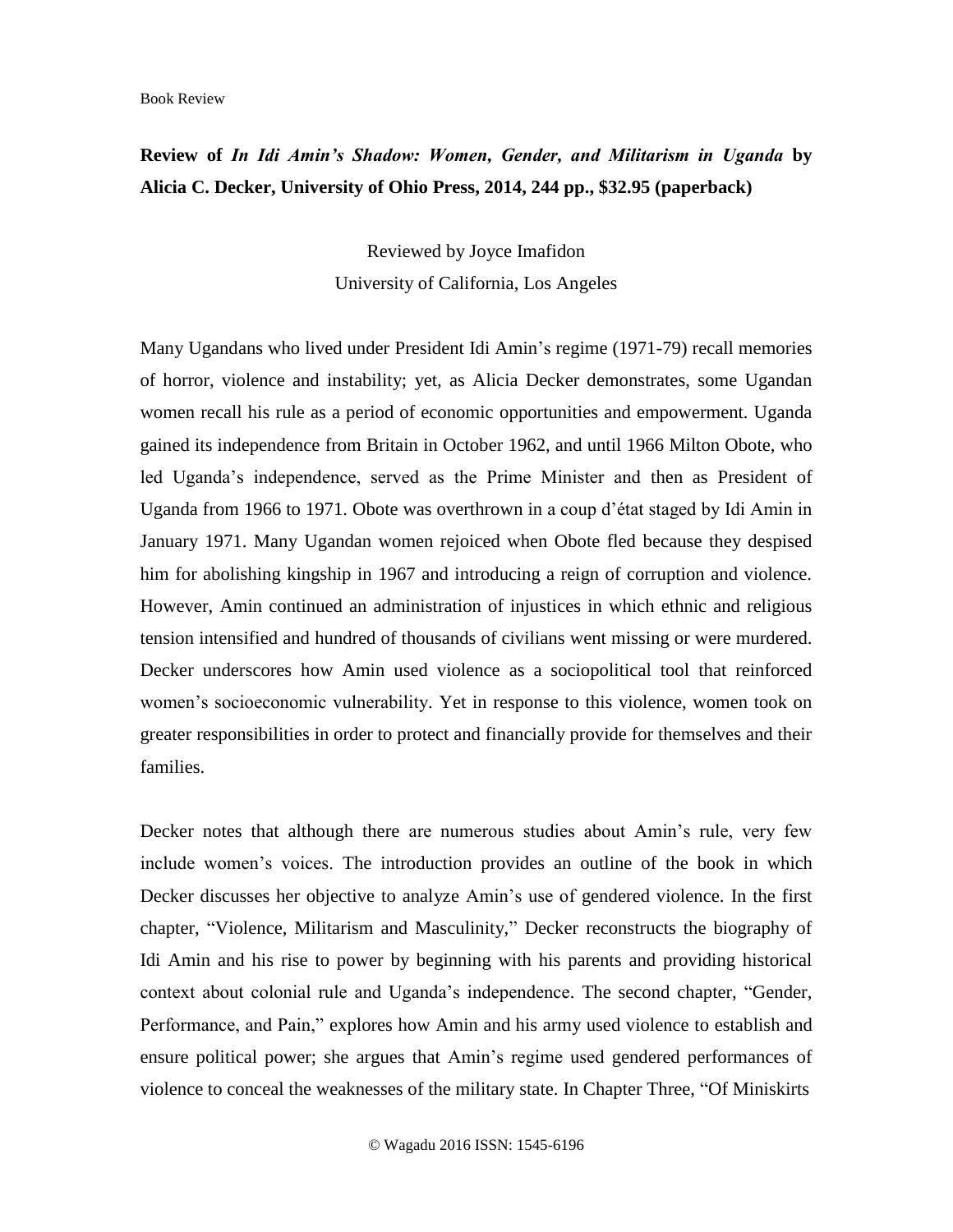and Morality," Decker employs archival and oral sources to analyze Amin's effort to use women's dress regulations, and women's resistances to them, as a means to establish political legitimacy. The fourth chapter, "An Accidental Liberation," focuses on the experiences of women during the "economic war" at the start of 1972 when Amin expelled the South Asian population and, by default, created numerous economic opportunities for Ugandan women of African descent. However, Decker argues that Ugandan women's retrospective appreciation of that period had less to do with approval for Amin and more to do with pervasive disapproval of the current president.

Chapter 5, "Neither a Privilege nor a Curse," recounts the experiences of Elizabeth Bagaya, Uganda's first female cabinet minister who endured abuse, control and manipulation while working for Amin. Bagaya's experience underscores Decker's argument that Amin had no real interest in empowering women. In Chapter 6, "Widows without Graves," Decker shares women's stories of those who "disappeared"; they recall the nights that loved ones, usually husbands or male family relatives seen by the state as an enemy, were kidnapped by soldiers and never seen again. Decker suggests that disappearance was a meditated strategy to ignite fear and expand oppression amongst civilians and not necessarily as a performance of hypermasculine military violence. In Chapter 7, "Violence in the Shadows," the downfall of the state is discussed through interviews and testimonies of women. Decker suggests that increasing threats to the military state in the mid to late 1970s caused soldiers to intensify their display of gendered violence. Gendered violence was used to emasculate men and humiliate men unable to protect their women. Decker adds that Amin lost his support by failing to maintain his rein in his security force. In Chapter 8, "Militant Motherhood," Decker provides more insight on the experience of women throughout the eight month liberation struggle that led to the end of Amin rule presenting women as "dynamic historical actors" (p. 15). The conclusion discusses the gendered legacy of Amin's military rule in contemporary Uganda, with Decker carefully noting that there is still more "to learn about and from women who continued to live in Idi Amin's shadow" (p. 15).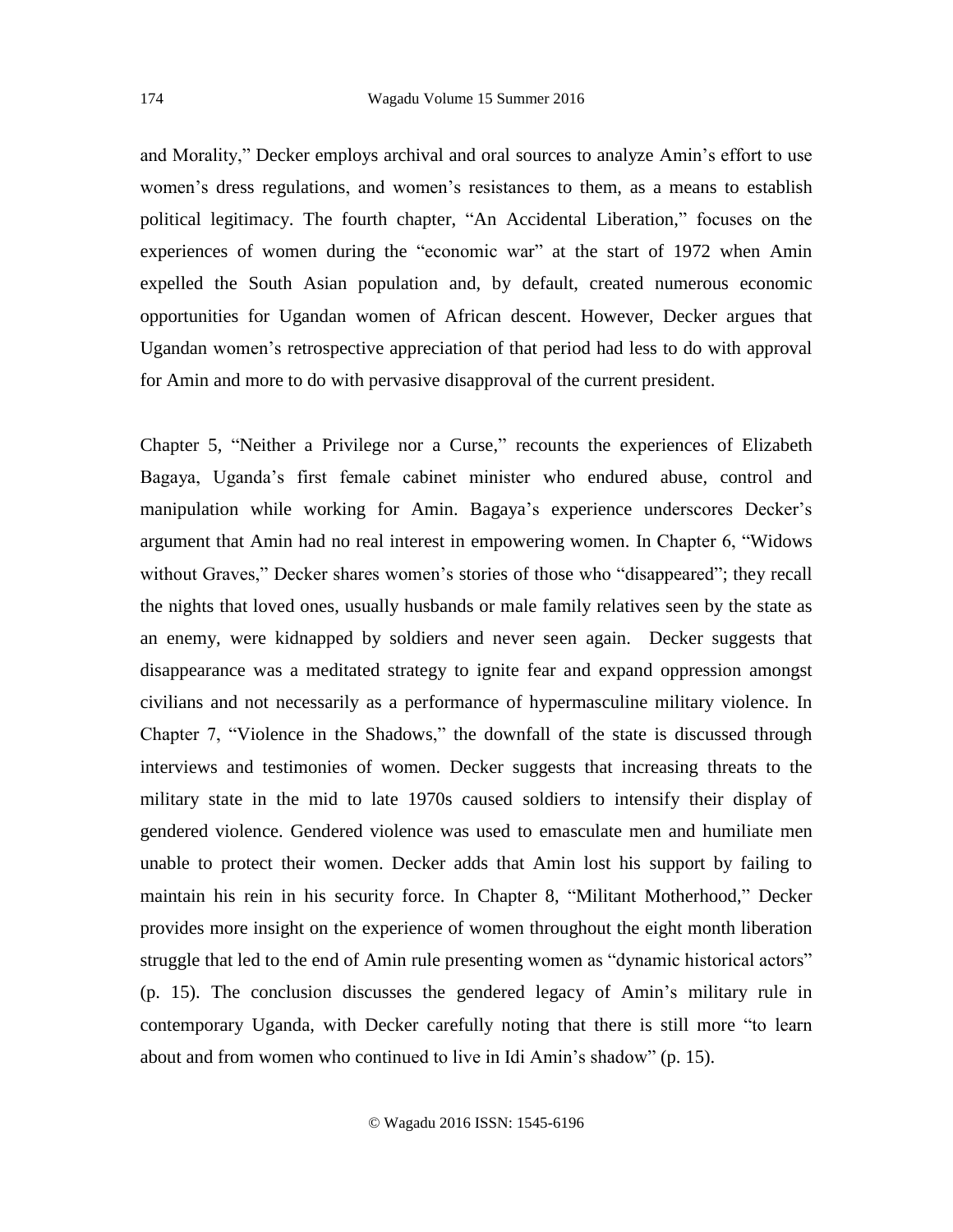Decker relies on over 100 interviews with Ugandans of all socioeconomic backgrounds to reconstruct Amin's regime and their experience (p. 176). She notes that there may be issues with reliability since these memories recalled a period twenty five to thirty years ago. Despite the initial challenge she describes with establishing trust with Ugandans, Decker illustrates the lives of Ugandan women vividly, and her sources include numerous photos, journals, media and other primary sources. These allow Decker to provide a detailed narration of Amin's family history, upbringing, military experience and all other events that resulted in his presidency in 1971.

The author challenges critics who attribute Amin's political decisions to mental instability or even sadistic tendencies. Decker notes that critics have underestimated the "degree to which Amin utilized gendered discourse to consolidate political hegemony and to maintain a certain performance of power." (p. 3) She explains his understanding of masculinity and femininity through the values he learned in the military—violence and heroism (p. 5). By analyzing his policies from a gender perspective, Decker highlights how Amin manipulated gender to maintain his power. Amin commanded his army to emasculate their enemies through torture, kidnapping and public humiliations. Although Decker claims that Amin's understanding of gender was militarism, she fails to show how culture and religion influenced his views about gender.

Decker writes in a way that engages the reader. She illuminates the narratives of her interviewees in a way that resonates more than simple recall. In her discussion, she introduces new ideas as it relates to gender, militarism and violence. In addition, she draws attention to experiences of women that have not been previously explored. For instance, Decker discusses female smugglers during the economic collapse that took place under Amin's rule and forced Ugandan women to find new ways to earn an income for their families. Decker explains that economic sanctions led to many Ugandan women smuggling coffee across the border into Kenya during the global coffee boom. Although their involvement in coffee smuggling was limited compared to highly organized male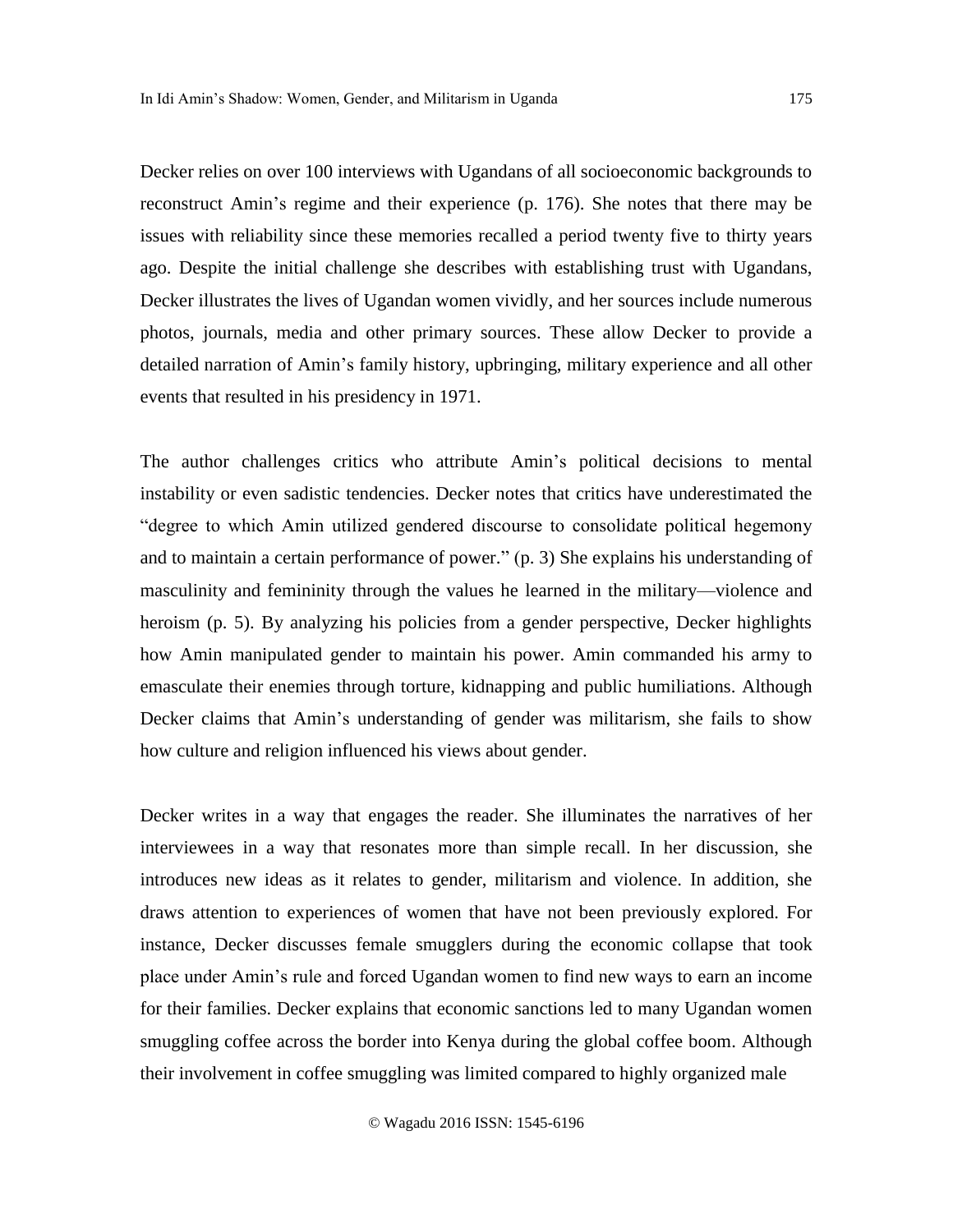smuggling rings, women comprised the majority of arrests (p. 86). By providing these lesser-known yet important facts, Decker contributes a fuller understanding of the everyday life of Ugandan women during Amin's rule.

It is interesting to contemplate how Uganda would appear today without the legacy of Amin's dictatorship, as there are several moments that could have resulted in a change in Uganda's history. Using primary sources and oral histories, Decker insinuates that Amin's mother considered not continuing with her pregnancy. Another marker that may have changed Uganda's history is if Amin was dismissed as a lieutenant. During the end of Obote's rule, the governor of Ugandan, Sir Walter Coutts, had warned Obote that Amin "could cause you trouble in the future" (p. 27). Coutts viewed Amin as unfit for military services and suggested he be imprisoned or dismissed. Decker portrays Amin as a man who was also at the right place at the right time; his recruitment into the army began when he impressed a British officer while working at a Hotel in Kampala (p. 25). If that British officer did not become fond of Amin, would he have entered a militaristic lifestyle that led him to become President of Uganda? One sees with these examples how one small change or one person can alter the past, present and future.

One of Decker's most compelling arguments is that women are not victims of militarism; in fact, Ugandan women who experienced violence and instability are brave and resilient survivors of hardship. They performed acts of bravery and resistance by developing strategies to resolve violence. When women witnessed their husbands being dragged out of their homes at night, beaten, and thrown into a vehicle by soldiers, they found the inner strength to search for their family members despite the risk they faced. Many women reminisced about near-death experiences in their struggle. In 1972 when Amin banned mini skirts, make up and wigs, women showed resistance by protesting, speaking out on the radio and continuing to wear European-style clothing. They took action to restore stability in their country. During his last year in power, many Ugandan women participated in the capture of Libyan soldiers who supported Amin. Amin began to slowly